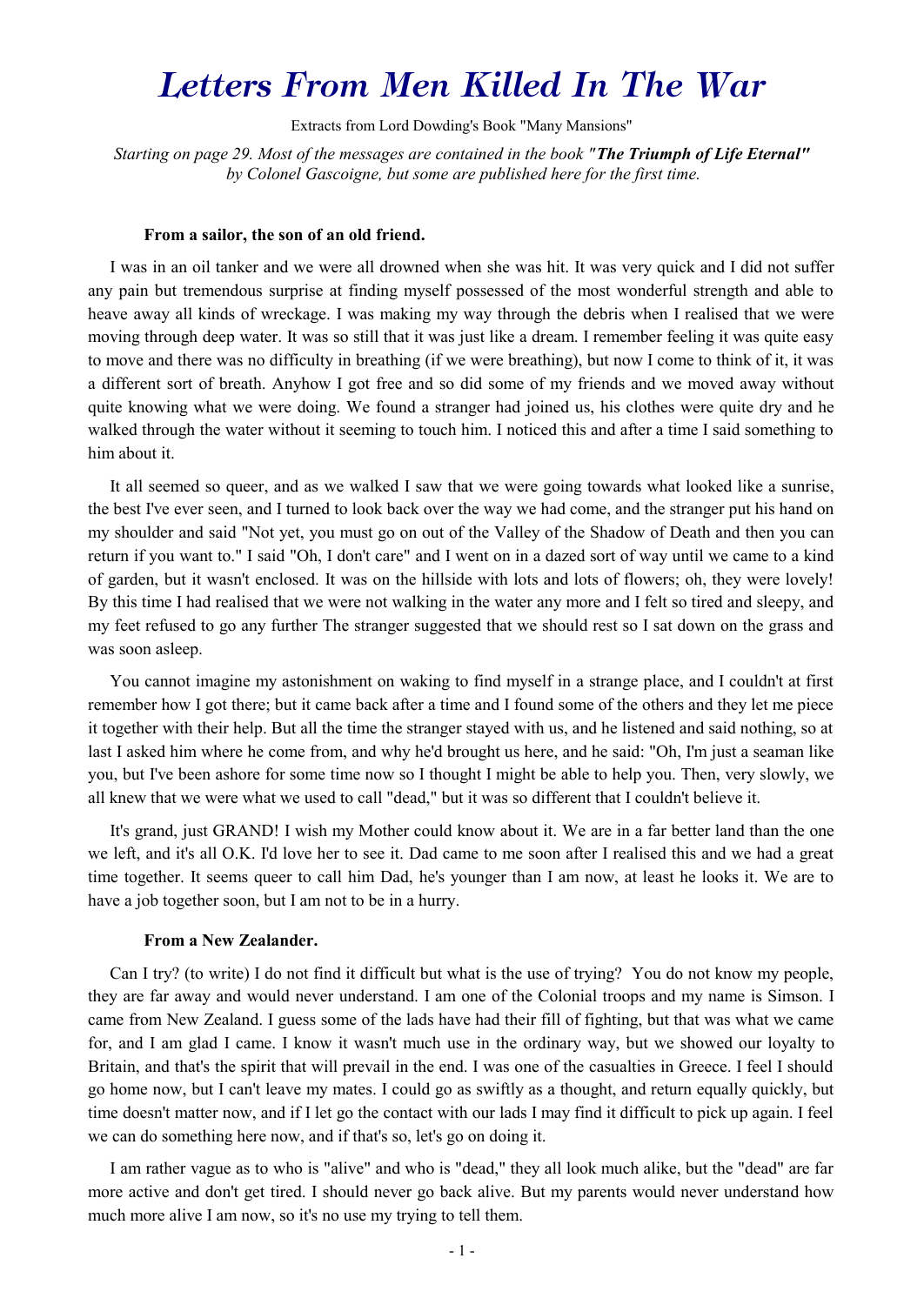I am going straight on with my job, under my own officer, and with many of my pals; we work for the rest, especially when they are asleep. Sometimes we raid the enemies "dead" battalion, fighting with our thought weapons! It's a grand game. There are so few things we can't do now. One of the strangest things is that we all feel happy. I wasn't one of the naturally happy ones on Earth. I worried and fidgeted and found time lagged more than most people. But here there is a sort of care-free feeling, and no time to lag, so I can't work up any regret over leaving my body. I stay right here. Our boys are happy, too, all of them, and the others are having such a rough time that it's up to us to stay by them.

# *Question. "Can we help you? Do you need our help?"*

Well, yes, we do. It's ever such a help to do this, it kind of gives me more pep to get into close touch with my pals. It would be much better if you could have a talk with more of us. You five us confidence. So often we cannot see the result of our work, but now I can feel and see your reactions, and it makes real work, like I expect it does for you. Something to show for it. Thank you ever so much. I think that's all for now. Good night.

Gunner Simson.

#### **From a Norwegian.**

Thanky, I feel rather strange doing this, but it goes quite easily. I an Not English, nor even British, I am a Norwegian. I have lived in England for many years and I find your language as easy as mine own.

I was shot by the Germans in Trondheim. I was a little shopkeeper; they shoot. I do not love the Germans. I never shall, but I am held up here by my hatred. I find that I cannot throw if off. I still feel so angry for their acts of unprovoked cruelty, and I am consumed with my passionate anger, and cannot get free. I beg of you to help me. Your Father, he bring me to you to make a close link with him. He tell me that we must forgive the Nazis, and they do not know what they do; that they are like sleep-walkers, and until I forgive them I cannot get free to pass from this plane so near the Earth on to other planes.

Here all that happens with you is known and felt in a greater form and we go on feeling more and more animosity against the Germans race, and when they join us in the astral body we feel far more antagonism than we felt during our Earth life. It is awful, this anger that we cannot shake it off. Give me serenity and let me seep. I want sleep and forget them. I might be fairer in my judgement and come to forgive.

I see why Christ quickly forgave everyone before He left the Earth Body. I see the reason and the need, and with the help of your Father and this contact that you have given me, I shall escape.

J. Ammussen.

# **A Highlander taken prisoner in Crete.**

Yes, I was in Crete. I'm a Highlander. I was in the Marines and I stayed on in Crete among those who couldn't be taken off. It was one of the worst moments when I saw the ships and know it was hopeless for us to hope for any escape. I got hit in the shoulder, and there was nothing for it but to give in and let them take me prisoner. I was put on to a stretcher and taken to hospital, but they did nothing for me except to give me a bed to lie on, and my wound got septic and very painful. I got delirious, I suppose, and they questioned me, but I don't think they did anything for me, perhaps they couldn't. I don't know. Anyway, after ages and ages of suffering I seemed to pass into a timeless sleep, and when I woke up there was no pain and I was out of doors so I thought I had escaped and I wandered about glad to be free, but I couldn't make sense of it all. I seemed unable to walk properly, I couldn't keep on the ground, and though I didn't fall it was extremely difficult to move along, and then the whole place would grow misty. I would see places and people one moment and the next I saw something quite different. I thought I was delirious again. Now I know that I was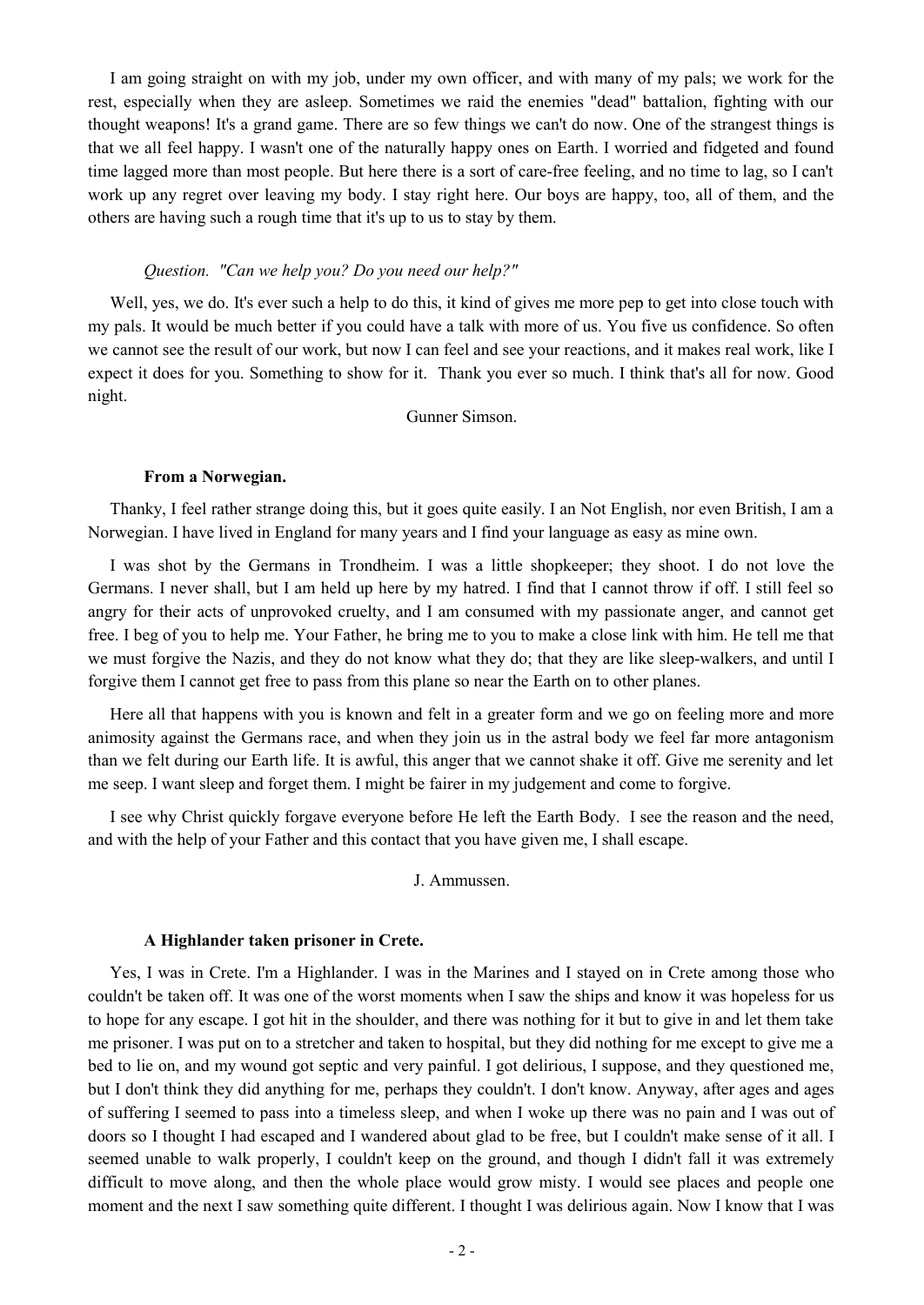seeing two planes at once, and I hadn't learnt to manage my spirit body, it all worried me a lot and I got quite hopeless. People would come up to help me, and just as we were beginning to understand each other I would see the outline of Crete, and be overcome by the desire to hide away from the Germans. It was a sort of torture, and then at last they got through to me and I was able to sleep- the real sleep of death -the putting off of one life and the taking on of another. I don't know much about it, but this life seems so natural that I was anxious to try and write through you so as to test my power on the physical plane before going back to help those who have suffered like I did. I know we can and I don't want to waste time. It's grand finding that nothing has been wasted. I have all the faculties now that I longed to have on Earth. Oh, it's simply grand.

# *Goodnight.*

#### **Two letters from a Polish pilot who spent his last leave with us.**

Yes. I am shot down and out. I have survived many flights but not this one. I am wounded, I cannot control the aircraft, it was my leg, you feel the pain, I could not move the controls and I fall, I cannot leave the aircraft, I fall quite consciously. I get up without any pain, I see my observer and gunner, he is hurt too but not so much. The Germans come to find us, they do not see me, I run and hide, but they not look for me, my friend they take away. I wander about. I feel well and cannot think how I came to crash the aircraft. My leg is healed. I wander about. I go to the French peasants and ask for help, but they do not see me and I begin to wonder. I am neither hungry nor thirsty, nor particularly tired. I begin to see things changing. I see colours everywhere; it is sunset or sunrise and it looks as if the colours were reflected in the earth as well as in the sky. I lay and watched the colour take form, it was like a cinema when one picture fades out and another takes its place. I was astounded, I do not know where I am. I ask, I pray, I forget that I have no faith in religion, I pray for help and it comes to me. Someone looking very strange, and yet quite like ourselves, come to me. He tells me not to mind the change it is best for all and that I shall be happy in this land. I am very confused. I think I am taken prisoner, then he explains that there are no prisons or prisoners and I feel free again. He took me away and he told me to sleep. He touched my eyes and I sleep at once. When I wake he is still there and I am on Earth again in the occupied territory with Germans all round. I have come back to my body. I find it difficult to leave it.

I see no colours, but my new friend is there too, and he talks to me, but I can't see him well. They are doing something to my body. I am miserable so my friend tells me to think very hard of some place outside the war so I think very hard of the last time I see family life with you at H ---, I see you all quite easily, and I wake you and you feel me near and you talk to me. I ask you to let me stay and just sit quietly in your house far from the battle until I can go on, and you say "Yes," so I stay. Now I begin to feel sleepy again. I am between the worlds. Help me to throw of this one and to go on. I want to go on- I want to go on - I think I can, please help me.

# S.Z.

#### **Several days later.**

Thank you, yes I am well, I do not yet feel ready to leave your home for very long at a time, but I go for a short time, but it is food to come back to you all. I have strange feelings when you sit in the same chair in which I sit, I am close and yet not close at all.

I am going now sometimes to Poland, but I dare not stay. I have no strength yet to help them and they need this power so badly. I see my old friends, some dying and some dead, but I can do nothing, I am tired, and feel too ill to reach them. We must help soon, but at present we are too weak.

Your Father, or someone like, he comes with me and we try to help but I am nearly useless, I want to help but I am like a child, I cannot. Also I never had any faith, nothing to expect on dying and I am lost; I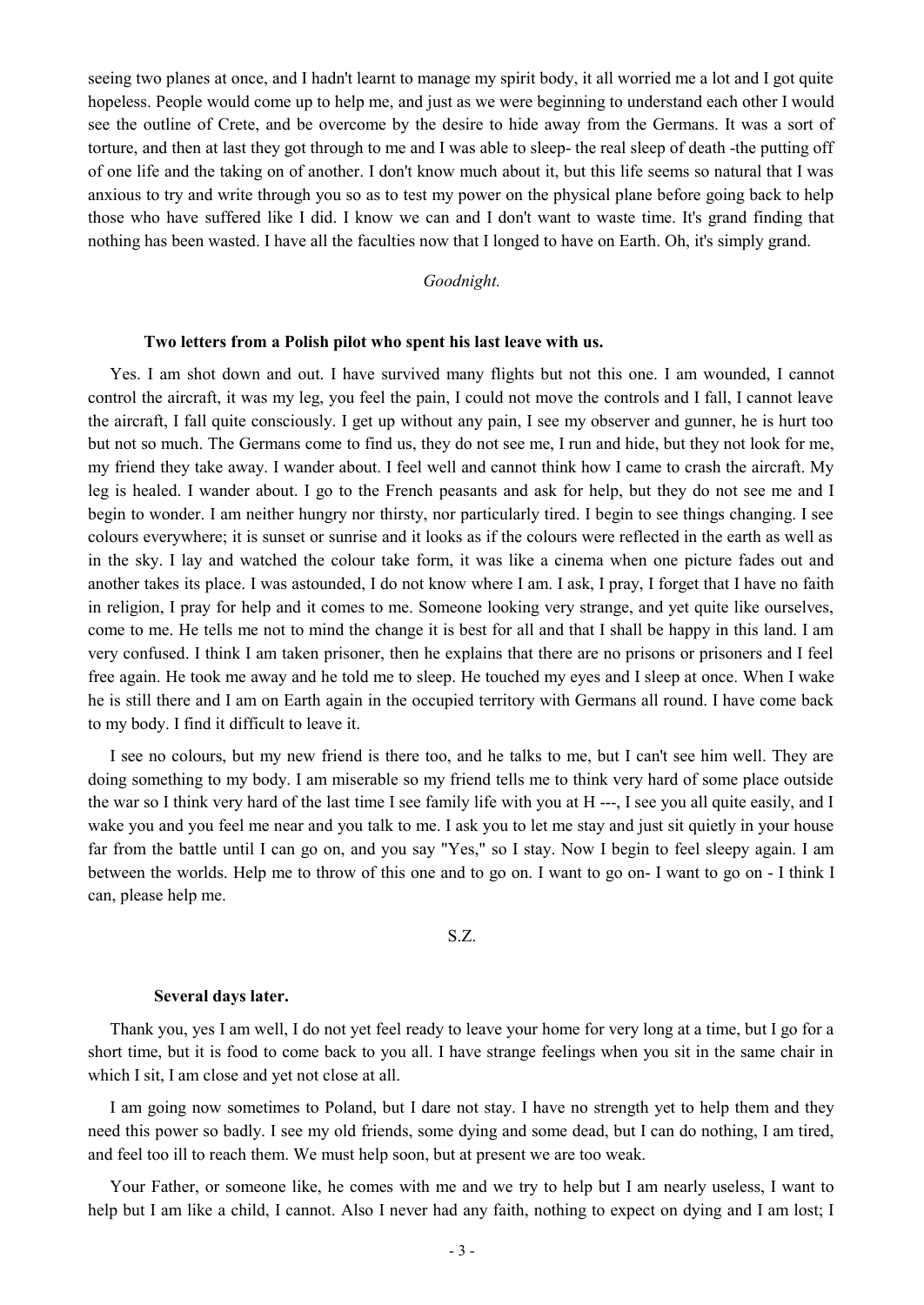know nothing. All the things I made fun of come back to me. I was a bad man. I neglected many things, my prayers and my church, but I do not know if that mattered. I have no creed, and now I find that extinction being impossible I have to suffer a sort of conscious extinction, knowing and feeling and yet being empty of strength.

What you expect here, that you find; you build your awakening, it is just as you imagined, at least that is what they told me. I expected nothing, so nothing came. But now I am pulling out of the difficult doldrums and am beginning to feel my strength. Thank you for helping.

S. Z.

# **A letter from a tank officer.**

Thank you, I am alive after all. I thought extinction was the only thing that could follow such an inferno. We seemed to go down on all sides, British and German alike, tanks and guns and planes. I had the feeling that we were being exterminated by the machines of our own creation, they seemed so much stronger and more vindictive than the humans inside them. I believe it's the battle of the machines, they are in charge and we are the slaves of some evil genius through whom they have been created. I feel the influence of evil so strongly. I longed to get away and lie in the clean sand and forget the horrors of man's inferno of which we did not seem to be in charge.

I prayed for help when we stuck in the sand and fire broke out, and prayed with all my soul and I know we couldn't escape, but prayer seemed to strengthen me and I felt that nothing really mattered so desperately, excepting the feeling of evil, and that had receded; I could not name it or explain it in words. I seemed to meet us from the sand and hang all around the tank battle. I felt sick and miserable, and then it passed off and I found myself standing outside the tank talking to my Colonel. He seemed unconscious of the bullets that were raining down on us. I ran for shelter but he called me and told me not to bother. He was looking as young as a subaltern and as though he was enjoying the battle. He took me by the shoulder and said "Don't you see, Kit, we are dead, and yet far more alive than they are, and we can go on fighting, hampering the enemy, throwing dust in his eyes, putting ideas into our leaders and playing an invisible hand."

I saw that he was serious but I thought he was mad. I said "Yes, Sir, but I'm so tired I don't think I can move any further." He left me and I don't know what happened, but I woke up here with only one idea - to go back to the battle and find him - he wasn't mad, but I was stupid.

Your Father has let me write through you so as to give me the strength from the physical plane to grapple with the unseen world. I'm off now, thanks a lot.

# **February 4th 1942.**

# **Here are two people who would like to write.**

Yes, I am very glad to have this chance. I always thought it might be so, but until I was picked off by a Jap sniper, I was never certain.

I fell face-downwards in the swampy mud of the jungle, and I lay unconscious for some time in a sort of nightmare, my body was trying to reassert itself, and my spirit to get free. Never think that when people seem unconscious that they really are so, at least I wasn't. It was a time of conscious paralysis, I have it, and when something snapped and I was free I was awfully relieved.

I got back to our fellows and I soon realised what had happened when they didn't see me; but I was so interested in finding myself unchanged that I hadn't time to think of anything else. I wanted to tell them not to fear death and all that, but I couldn't. After a time I began to see the Jap dead, they were helping their own fellows, and the living Japs could sometimes see and hear them, and they used all the information given, and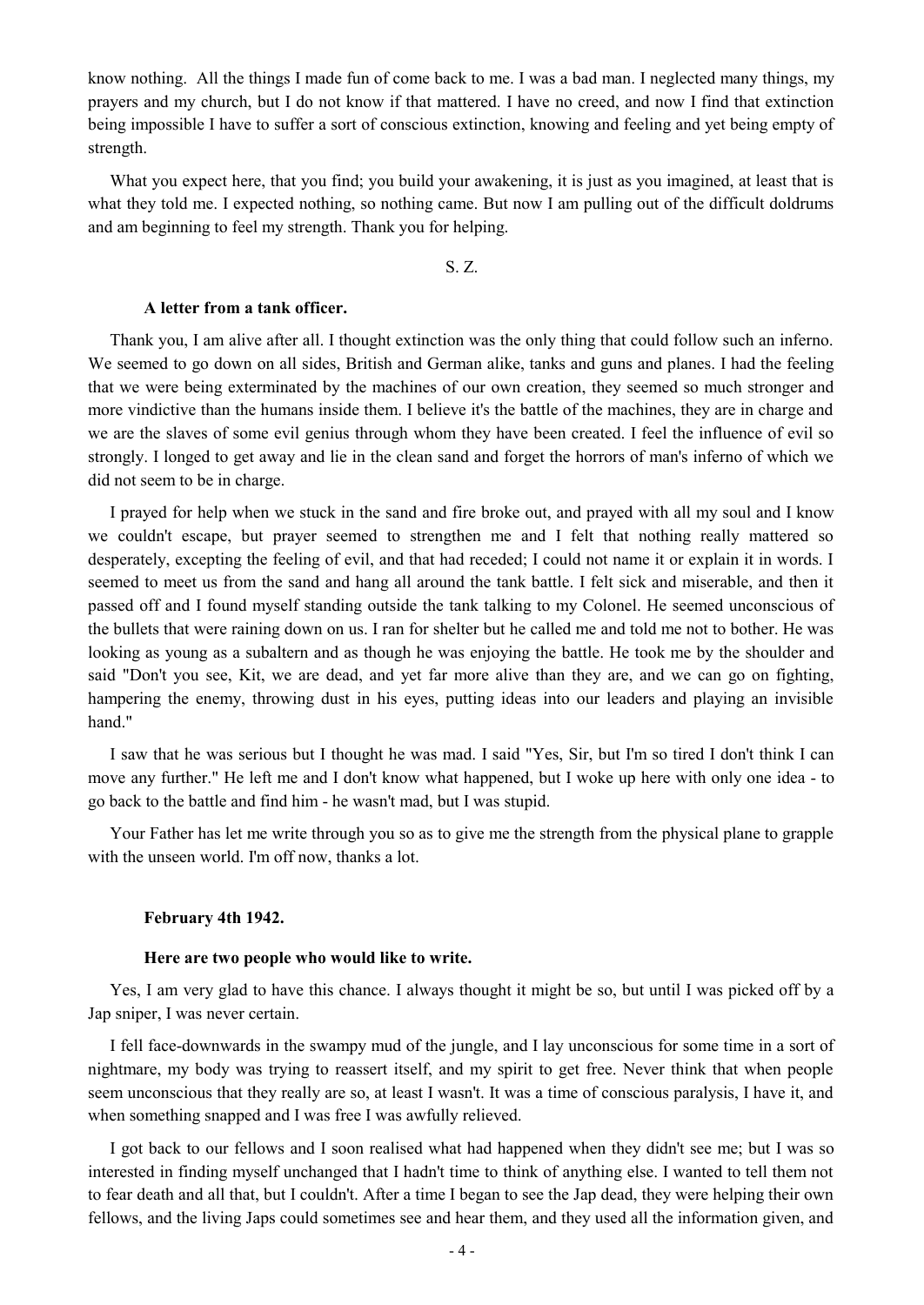this made me feel that we should be able to do the same. I tried awfully hard, but I couldn't warn or suggest anything which could be accepted by the brains of our fellows, so I wandered off wondering what to do next.

I didn't exactly want to leave them to it, but there didn't seem to be any alternative, so I did. I wandered off into the forest, and for a time forgot all about the war, and all that my friends were going through because I was fascinated by the life that I saw all around me. I know the jungle well, I have lived in it alone for months on end, and I came back to it seeking rest and peace after the turmoil of war, and I found all I sought and more, much more.

I suddenly found that I was seeing things that had been hidden from me during the whole of my physical life. I cannot describe the beauty of the life around me. The jungle is always rich in colour, sound and beauty of trees and flowers but now behind every thing that I new so well lurked a hidden meaning, and some beautiful ray or sound seemed to permeate the very texture of the jungle life.

I can't explain. I was superbly happy, and entirely myself, but that self had grown in comprehension, and in power to experience contentment and bliss.

Then a voice came to my ears, and gradually I sensed a beautiful shining figure that said to me: "Here you see the land of pure content but you have left behind a land of passionate unrest. Do you not wish to help others to find the key to this place of joy?"

I was so overcome at never having thought of any one else for ages that I must have blushed like a schoolboy, but the Shining One didn't seem to notice. So I stammered that I really hadn't grasped my whereabouts yet, and could he help me? He said: "No, you found the way, and the rest you must discover for yourself, but others may not be so fortunate and need helping."

I didn't want to turn my back on this glorious place, but the Shining One promised to come with me and not leave me. He explained that I could always return just by recalling this place vividly and wishing myself here, and now equally you and I must see ourselves in the battle zone.

I did most regretfully, and away we seemed to pass, or rather there was no passing, one surrounding faded out and another took shape. The jungle moved or dissolved and it's place was taken by another sort of jungle full of men shouting orders and screaming in pain. I felt unable to bear it at first, but the Shining One said: "Come and stand by this man, he is about to pass over to our side." A second later and a bullet had ripped through his stomach and he lay groaning at our feet. The Shining One bent down and touched his head and eyes and instantly the groaning ceased and I saw his spirit leave his tortured body, and looking dazed and pale joined us both in the deep foliage of the jungle. Before I know what had happened we were back in the wonderful jungle; is was a delicious experience.

The man who had joined us was one of our own men. A dull, quite looking fellow. I hardly knew him. He took no interest in games and was always reading. Now he brightened up suddenly upon catching sight of me, and said: "Hello, Sir, I didn't think you'd be here. I thought I'd seen you killed some days ago." I said: "yes, and I saw you killed some minutes ago." The Shining One looked at me and I knew I shouldn't have broken the news so swiftly. But Burrows didn't seem to mind. "Oh, well, I've copped it have I? Well, I don't care, it's awful fighting here and not much chance of getting out," was all he said. But "What's it like here?" he continued.

I told him it was splendid, and that he had nothing to fear, and we walked about through the jungle clearing while the Shining One explained things to us. Soon we had both recovered from the shock and he took us back to the firing line to fetch more of our people and introduce then to this life. That is where we are now, and I wanted to get further and learn how to impress my thoughts upon the men in charge. I'm grateful to you for my first lesson; it doesn't seem to have gone too badly, but I'm tired now and I'll wish myself back in my jungle home of refreshment. I see there are no separate places, all are moods within ourselves, just like what we were taught as children. "The Kingdom of God is within you." Good night.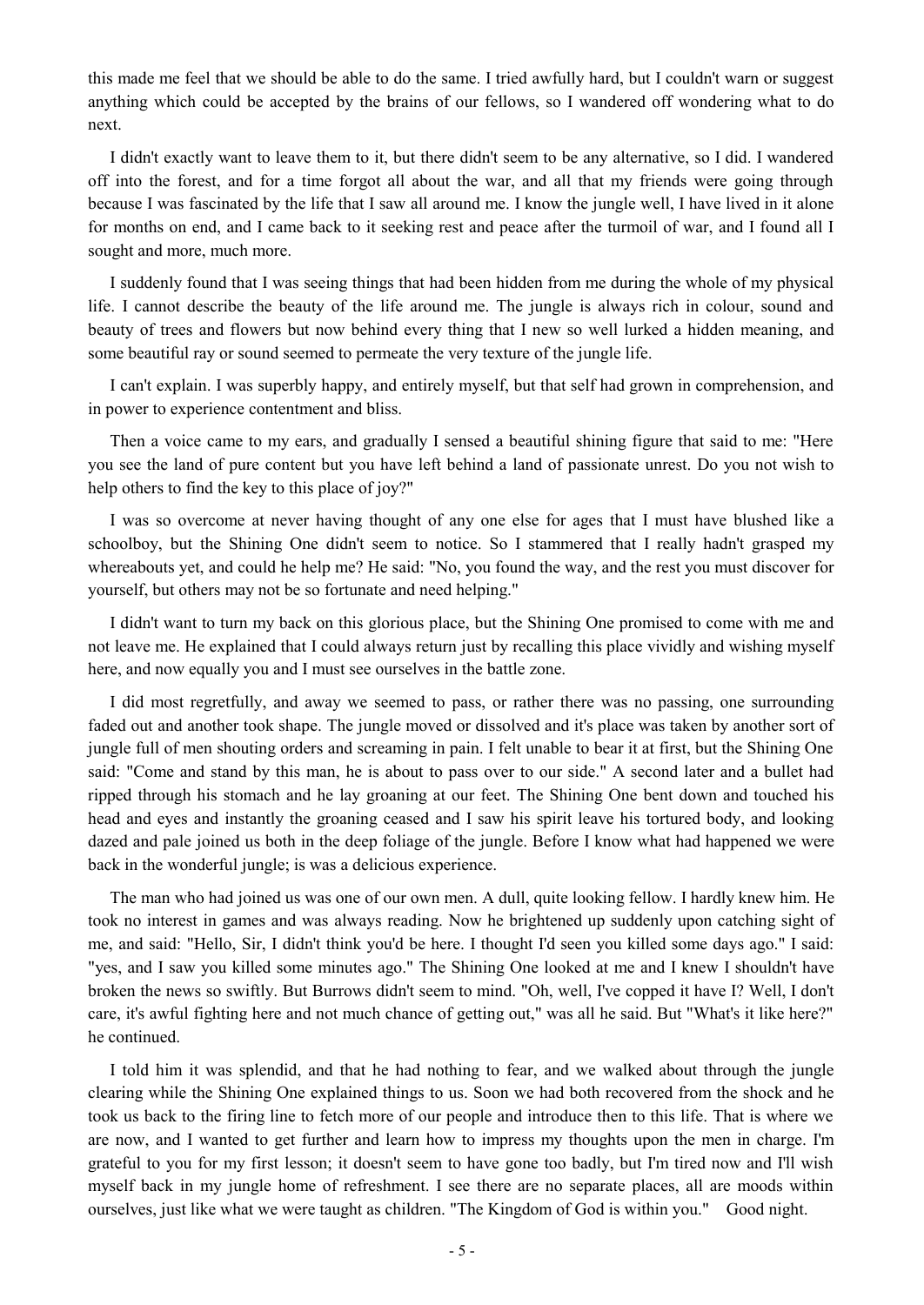# **A message from Libya.**

O.K. I am glad, I've wanted to thank you for some time but I couldn't make you hear.

We came abroad in the Spring. I was one of the Snodbury lot. I'll give you my name soon but you likely don't remember me. We was all split up and I got sent to Egypt. It was a show! I never thought as to how I could have lived through it. You know what I mean. I didn't think that dying was like this. I thought it was all over and finished; and sometimes we seemed to go through such a gruelling I didn't see as how we could stand any more, and then, all of a sudden, it ceased and I was feeling upright as a trivet. A moment before I'd been dead beat and hot; oh, hot and thirsty with the most awful headache. The noise of battle fairly shattered me to bits, but then all of a sudden I was cool and fit and fresh as a daisy, and perky as could be, just looking on and hearing the noise, but not feeling shattered by it. I couldn't believe I was a "gonner." I saw my body just holed all over, and yet I couldn't believe it. I think I tried to pull it away from the gun, but there were others on top and beside me all in a heap. We'd got a direct hit all right.

The rest weren't there, that seemed queer to me, none of them, until I saw the officer. He come up to me and I pointed to where his body lay. He gave a kind of gasp and said: "Oh, well, I suppose that's that It's a queer world, Johnson, and I suppose we'd best carry on." I says: "Yes, Sir, but wot does we do now?" "Load the gun of course, you blighter," ses he, just as he used to. I went to obey, but strong as I felt I could not move the shells. They weren't so heavy as all that, but I could not get hold of them; they was slippery. It seemed as though there was a sort of fish scale between my fingers and the shells. I couldn't hold it. I tells the officer and he come to help, cursing proper he was by this time, and the two of us had a go, but would she budge? Not an inch. It seemed silly like; there was us two great hefty fellows trying all we knew to lift one small ack-ack shell and we just couldn't do it. At last I broke down and laughed. "Well," I ses, "did you ever hear of two dead blokes firing a gun? "Yes, I did," ses he, all angry now and red in the face, "and, wot's more, we are going to do it. We are fit enough, aren't we? Come on." So I heaved to again, thinking he'd gone crazy but that it was better to humour him. So we tried again, and now I begun to see things - not the efforts that we was making with our hands, if you follow me, but the Captain, he seemed to be sending out power some way, he was that determined, and I saw him as you might imagine a Call Up Station of the wireless (if you could see one) and the answer came not through his fingers but through himself.

Lots of shadowy people came round us and worked with us, and the gun wasn't exactly in action, but something was being fired from her. Plane after plane came over, and suddenly lost speed then turned for home or crashed, I was mystified, I couldn't recollect anything like this: there seemed to be no noise, the discharge was silent, but the repercussion was distinctly felt by all of us, and that seemed to give us fresh impetus for the next. Just then I saw Jock coming towards us. He'd stopped a packet too, but he hadn't been with us before. He recognised me and the Captain and saluted and stood ready for duty. The Captain was too busy to notice him and Jock was always one for arguing, so I shut him up with "Just you wait and see, Son, we're learning new operational tactics, us three gonners from the old batch, so come along and learn and don't interrupt whatever you do." So I stayed close to Jock and made him watch the Captain.

The Captain was a grand fellow, not a doubt. he seemed to drive his way through with all his determination against it all, and when I made a move, he looked up that sharp, and said: "you sit quite and think - for God's sake think with all the guts you've got in you, that's wot you must do now. We've got our brains and our determination and if we three hold together we'll pull it off and keep the air protection for our chaps. Don't you see the men who are helping us?" and then I looked and there was Sandy, who got snipped on Thursday, standing waist-high in water, making strange movements with his arms. I looked at his eyes, and they were Sandy's, but different, so clear like stars, he seemed inspired, if one could say so --

I don't think I can finish the story today. May I stop now and come again? I've loved telling it to you. You see it's my first real adventure. Thank you.

Johnson.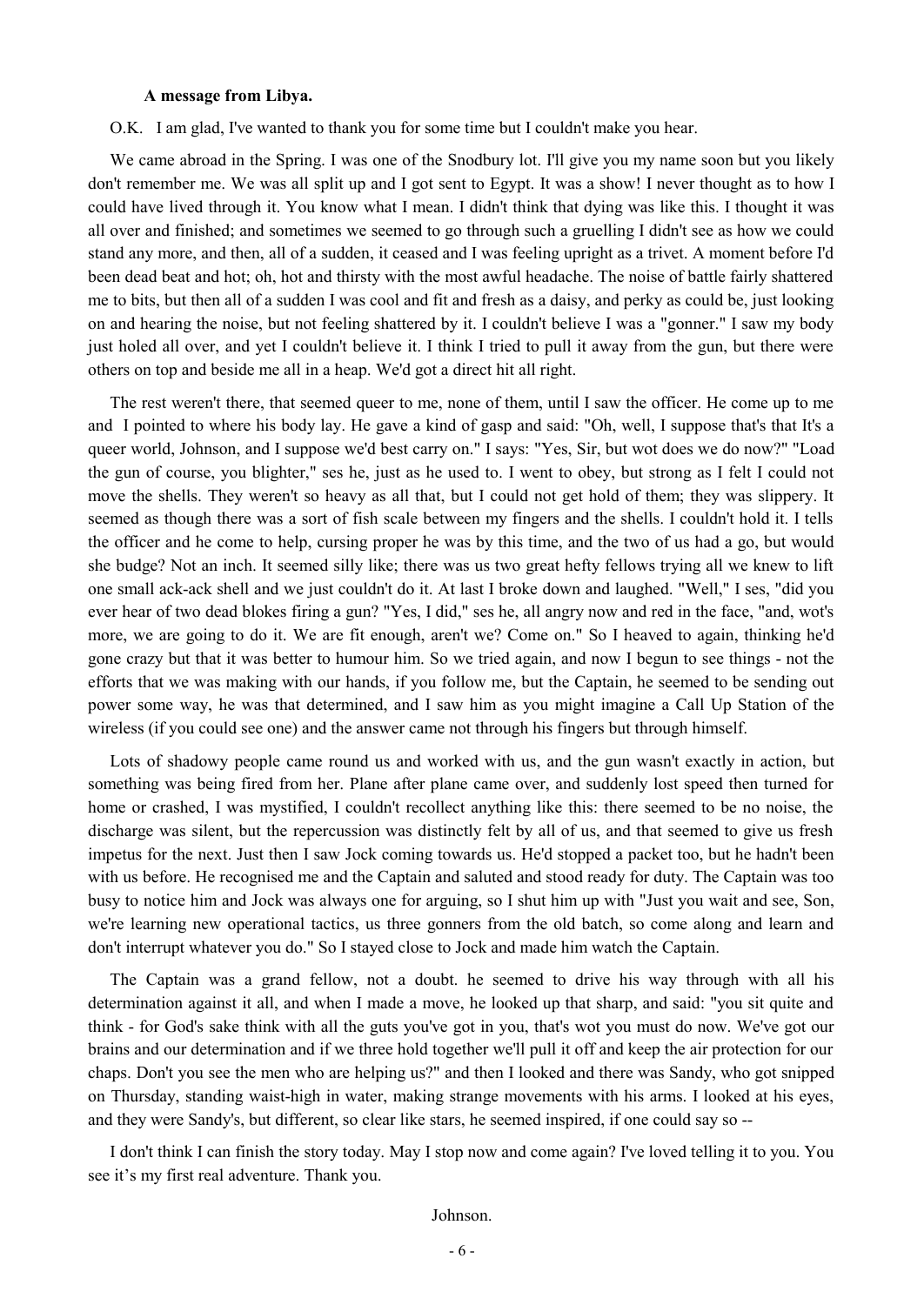# **Continuation from O.K.**

O.K. I'm all right. I'd like ever so much to finish what I was saying. Well, as I said, Sandy looked inspired, I can't think of another word, and all at once he seemed to be leading us and not so much the officer who was following his orders most carefully, and as the shadowy people became clearer, I seemed to lose touch with the live people, and the dead ones seemed more real. Then the Jerries attacked and took the gun and we weren't touched. He came through us without seeing or hearing us, though we could see and hear him and feel the perspiry sense of his nearness. I loathed the smell all of a sudden, though it was familiar enough, it almost made me sick, and I saw Sandy and the Officer had moved away. So I pulled Jock up and said: "Don't let's lose sight of those two or we're lost." Jock agreed, but when I got to my feet I found I couldn't stay on the ground; it was most comical and so difficult to move on. I was kind of floating and so was Jock. I said: "Let's hold hands and keep each other down," but instead we seemed to buoy each other up. Oh, we did have a time catching up with Sandy and the Captain, but they didn't notice us, someone else had joined them. He wasn't in uniform and I wondered for a minute how a civilian could have got there; he looked like an Arab, and then when he turned and looked at me, I felt - I felt as though he was re-making me all over again. I knelt down and murmured "Christ" with all the reverence of a child. "No, not Christ, but a messenger from Him," said the man I was kneeling before, and "He wants you" that was what he said, He wanted me. "Whatever for?" I gasped out, and I looked up to see where the others were, but I could see nothing but a blinding Light. It seemed to fill my head and burn through something that was keeping me there, and then a voice spoke again, something like this: "By your Sacrifice you have attained to the Crown of Fortitude" -and then I remember no more.

That was the last I saw of Earth. I'd like some of the chaps to know how we pass on. It's a most wonderful thing.

I'm tired now and can't finish. Thank you. Johnson.